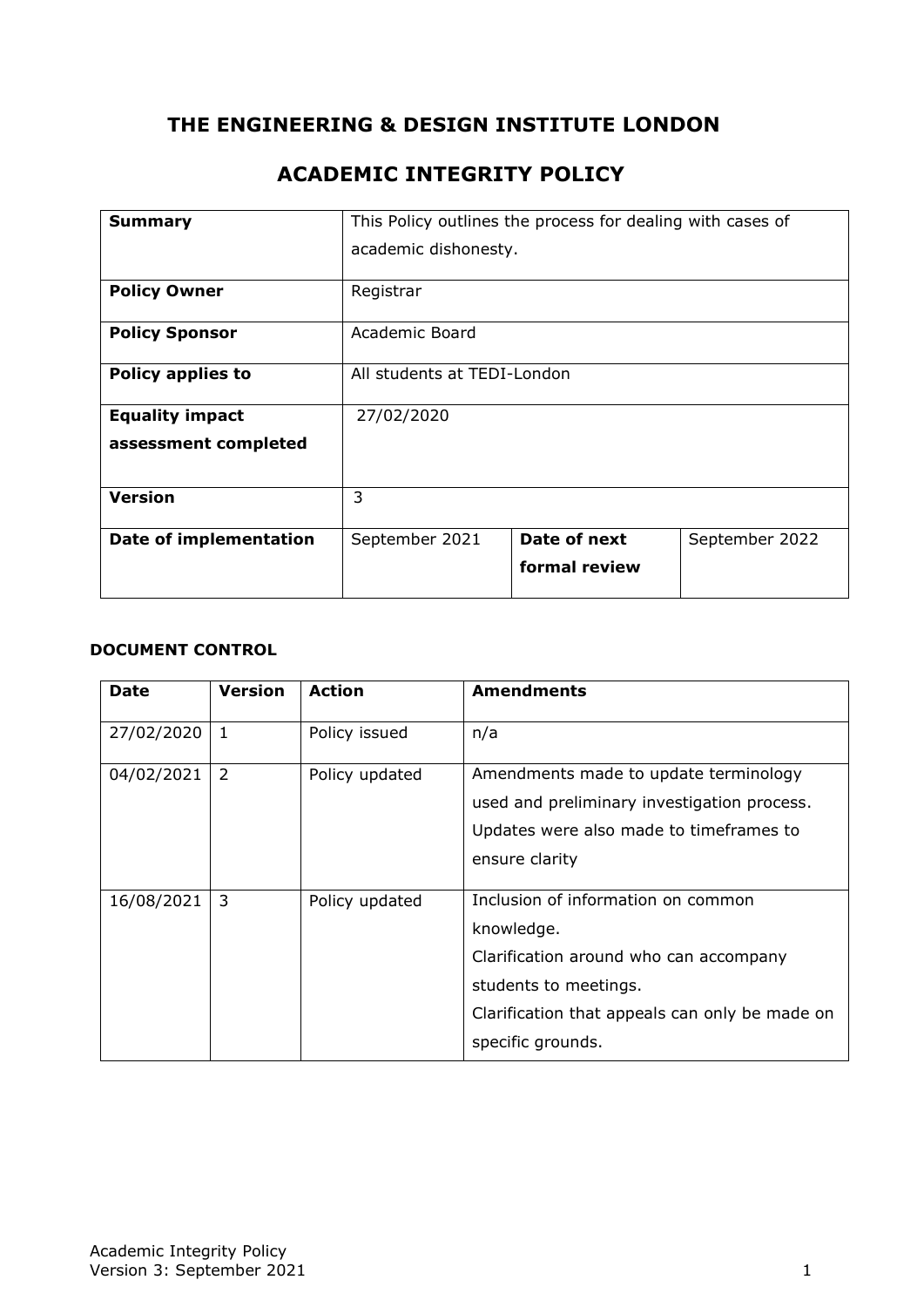# **Contents**

| 1.  |                                                                     |  |
|-----|---------------------------------------------------------------------|--|
| 2.  |                                                                     |  |
| 3.  |                                                                     |  |
| 4.  |                                                                     |  |
| 5.  |                                                                     |  |
| 6.  |                                                                     |  |
| 7.  |                                                                     |  |
|     |                                                                     |  |
| 8.  |                                                                     |  |
|     |                                                                     |  |
| 9.  |                                                                     |  |
| 10. |                                                                     |  |
| 11. |                                                                     |  |
| 12. |                                                                     |  |
| 13. |                                                                     |  |
| 14. | POSSIBLE OUTCOMES OF AN ACADEMIC DISHONESTY MEETING  10             |  |
| 15. |                                                                     |  |
|     |                                                                     |  |
| 16. |                                                                     |  |
| 17. |                                                                     |  |
| 18. | APPLICATION OF SANCTIONS WHERE MORE THAN ONE STUDENT IS INVOLVED 14 |  |
|     |                                                                     |  |
| 19. |                                                                     |  |
| 20. |                                                                     |  |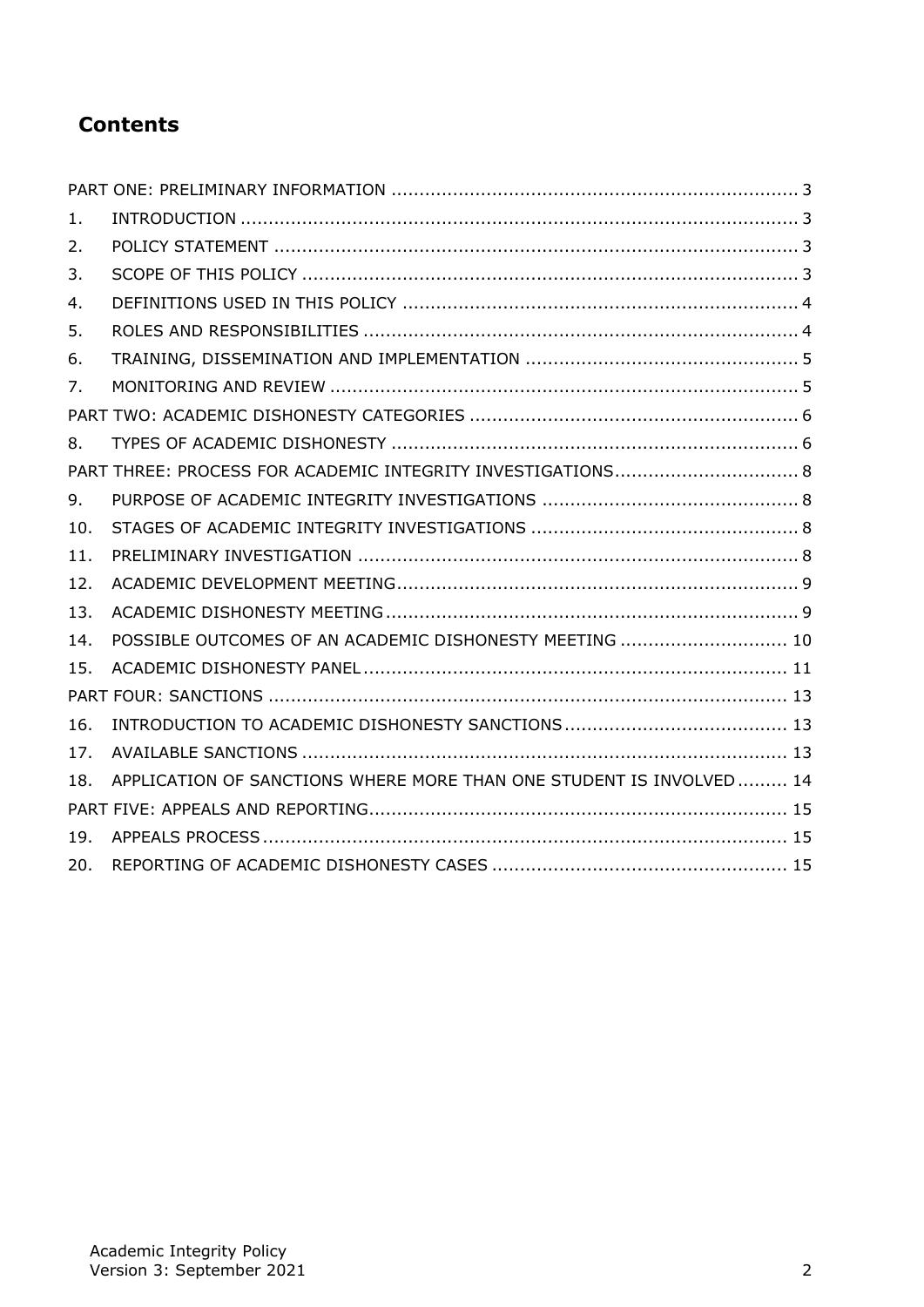## <span id="page-2-0"></span>**PART ONE: PRELIMINARY INFORMATION**

#### <span id="page-2-1"></span>**1. INTRODUCTION**

- 1.1. This Policy sets out the expectations of The Engineering & Design Institute London's (TEDI-London) students around academic integrity, and what happens if these expectations are not met and there is a suspicion of academic dishonesty (sometimes also referred to as academic misconduct).
- 1.2. The Policy outlines the process for investigating suspected academic dishonesty and the penalties that can be applied in cases of proven academic dishonesty.
- 1.3. This Policy adheres to sector good practice guidance, including Carroll (2007) *A Handbook for Deterring Plagiarism in Higher Education*, QAA Viewpoint: Plagiarism in UK higher education (2016) and the OIA's Good Practice Framework.

### <span id="page-2-2"></span>**2. POLICY STATEMENT**

- 2.1. Having integrity is one of our values so academic integrity is very important to us. Having academic integrity is vital for your intellectual and professional development and is an important skill for graduate employment and your future career.
- 2.2. You are expected to follow conventions of academic practice, such as established referencing and citation protocols, which both demonstrate and ensure academic integrity. Learning study skills such as effective notetaking, the ability to critically evaluate other writers' theories and concepts and presentation skills, will help you to understand these conventions. Failure to adhere to these conventions can result in poor academic practice or, if there is a clear intention to deceive examiners and assessors, to unfair and/or dishonest academic practice.

## <span id="page-2-3"></span>**3. SCOPE OF THIS POLICY**

3.1. This Policy covers all students of TEDI-London. For this Policy, a student is defined as a student registered for an award of TEDI-London or an exchange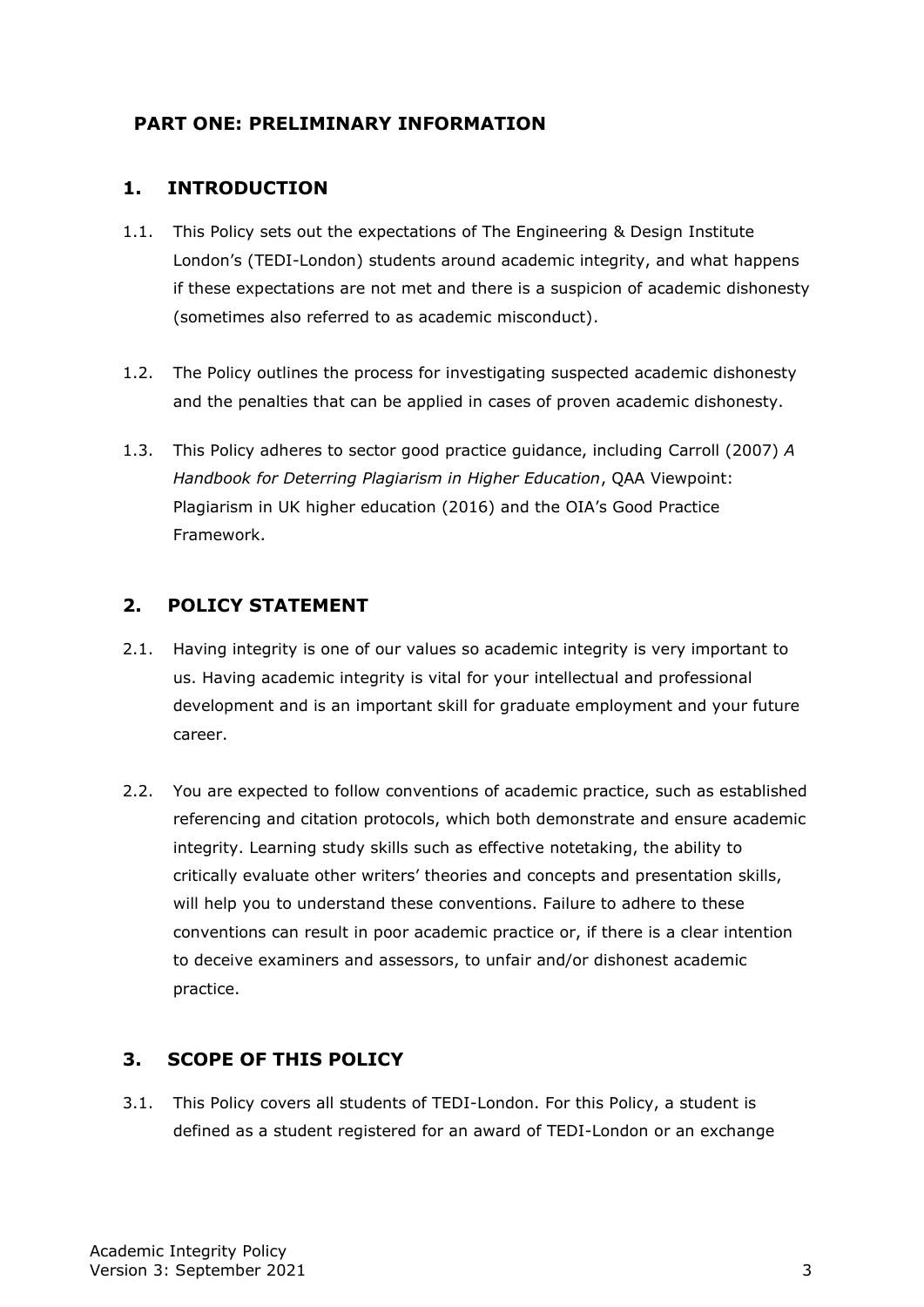student taking TEDI-London modules for credit as part of their programme elsewhere.

## <span id="page-3-0"></span>**4. DEFINITIONS USED IN THIS POLICY**

- 4.1. **Academic integrity** is an expectation that you will not cheat in assessments or deliberately try to mislead examiners and assessors.
- 4.2. The opposite of academic integrity is **academic dishonesty**, which is defined as any action by you that gives you an improper advantage in your assessment(s).

## <span id="page-3-1"></span>**5. ROLES AND RESPONSIBILITIES**

- 5.1. **You** (the student) are responsible for:
	- a. Maintaining your own academic integrity by producing your own work, explicitly acknowledging any material that has been included from other sources or legitimate collaboration, and presenting your own findings, conclusions or data based on appropriate and ethical practice
	- b. Using the opportunities provided to learn how to avoid poor academic practice. You can access support via the Student Hub.
	- c. Declaring any disabilities or other factors that might impair your performance, or any [Mitigating Circumstances,](https://tedi-london.ac.uk/policies/) to enable us to provide you with suitable support with your assessments.
- 5.2. **TEDI-London staff** are committed to ensuring that you understand and can apply the principles of Academic Integrity by offering you support to do so. We will help you to develop and maintain good academic practices by:
	- a. Teaching you about good academic practice conventions at induction, and throughout the programme
	- b. Giving you an opportunity to practice writing and to receive feedback on this before you are expected to submit an assessment for credit
	- c. Ensuring that deadlines are reasonable
	- d. Using a range of different assessment types
	- e. Designing robust assessments that encourage the development of good academic practice skills – this might include requiring you to undertake a technical report rather than an essay
	- f. Reviewing assessments regularly and ensuring that these are updated as required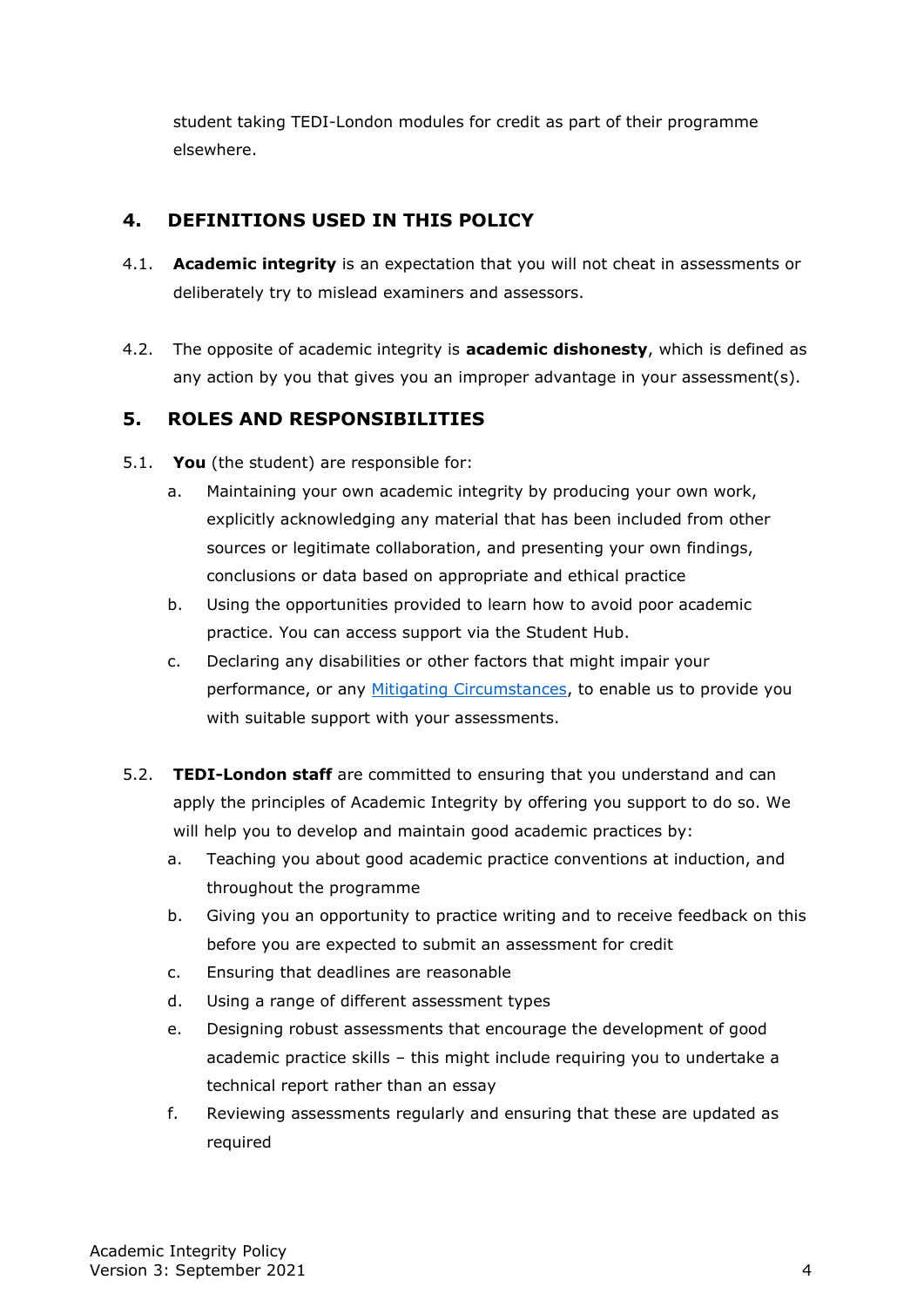- g. Ensuring that assessment information is clearly specified at the start of each module, and as the deadline approaches.
- 5.3. **Registry team members** are responsible for ensuring that suspected cases of Academic Dishonesty are investigated via this Policy and that any outcomes are logged as described within the Policy.

#### <span id="page-4-0"></span>**6. TRAINING, DISSEMINATION AND IMPLEMENTATION**

- 6.1. Staff and Students of TEDI-London should ensure that they are familiar with this Policy and note their responsibility to follow specific roles as outlined within this document.
- 6.2. The Policy will be made available via the TEDI-London website.

#### <span id="page-4-1"></span>**7. MONITORING AND REVIEW**

- 7.1. Records of Academic Dishonesty will be retained in accordance with the Privacy and Data Protection Policy [https://tedi-london.ac.uk/policies/]. Compliance with this Policy will be monitored by checking these records.
- 7.2. The Registrar is the Policy Sponsor; they are responsible for ensuring compliance with the Policy and for reporting any breaches to the Academic Board. The Academic Board will be responsible for dealing with the outcomes from any breaches.
- 7.3. This Policy is reviewed every three years. The next review date is September 2024.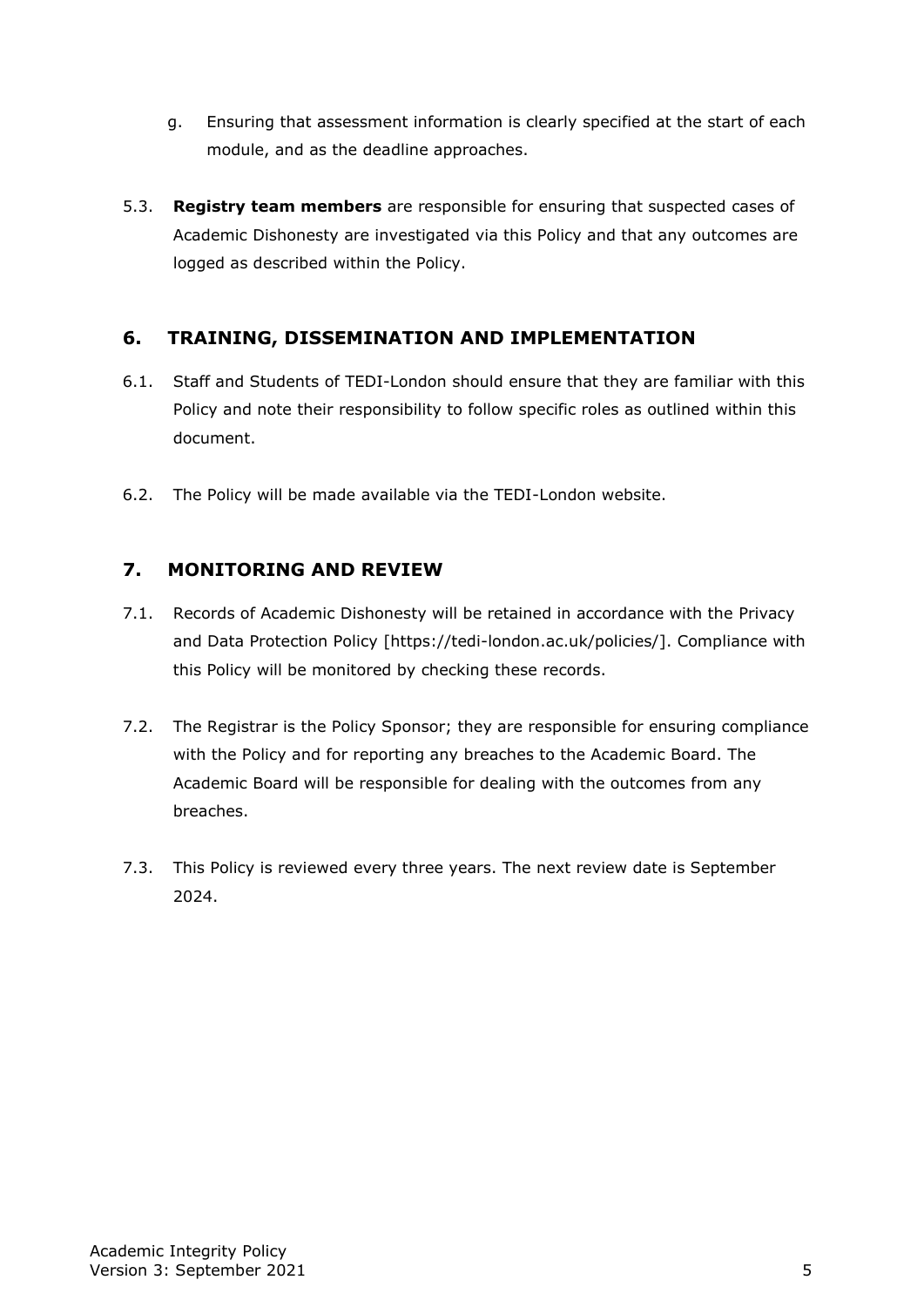## **PART TWO: ACADEMIC DISHONESTY CATEGORIES**

#### **8. TYPES OF ACADEMIC DISHONESTY**

8.1. There are several types of Academic Dishonesty, which are detailed below.

<span id="page-5-1"></span><span id="page-5-0"></span>

| Poor academic    | Poor academic practice can arise when you attempt to adopt academically acceptable practices but fail to do so            |
|------------------|---------------------------------------------------------------------------------------------------------------------------|
| practice         | accurately or fully.                                                                                                      |
|                  |                                                                                                                           |
|                  | Examples include:                                                                                                         |
|                  | forgetting to insert quotation marks                                                                                      |
|                  | minor mistakes in referencing or citation                                                                                 |
|                  | gaps in the bibliography or reference list                                                                                |
|                  | non-compliance with some aspects of presentation guidelines.                                                              |
|                  |                                                                                                                           |
| <b>Collusion</b> | Collusion occurs when, unless with official approval (e.g. in the case of group projects), two or more of you             |
|                  | consciously collaborate in the preparation and production of work which is ultimately submitted by more than one of       |
|                  | you in an identical or substantially similar form and/or is represented by each of you to be your own work.               |
|                  | Collusion can also occur where there is unauthorised co-operation between you and another person in the preparation       |
|                  |                                                                                                                           |
|                  | and production of work which is presented as your own.                                                                    |
| Copying          | Copying can occur when you consciously present as your own work material copied directly from a fellow student or         |
|                  | other person without their knowledge. It differs from collusion in that the originator of the copied work is not aware of |
|                  | or party to the copying. Copying of work from published sources is dealt with as plagiarism.                              |
|                  |                                                                                                                           |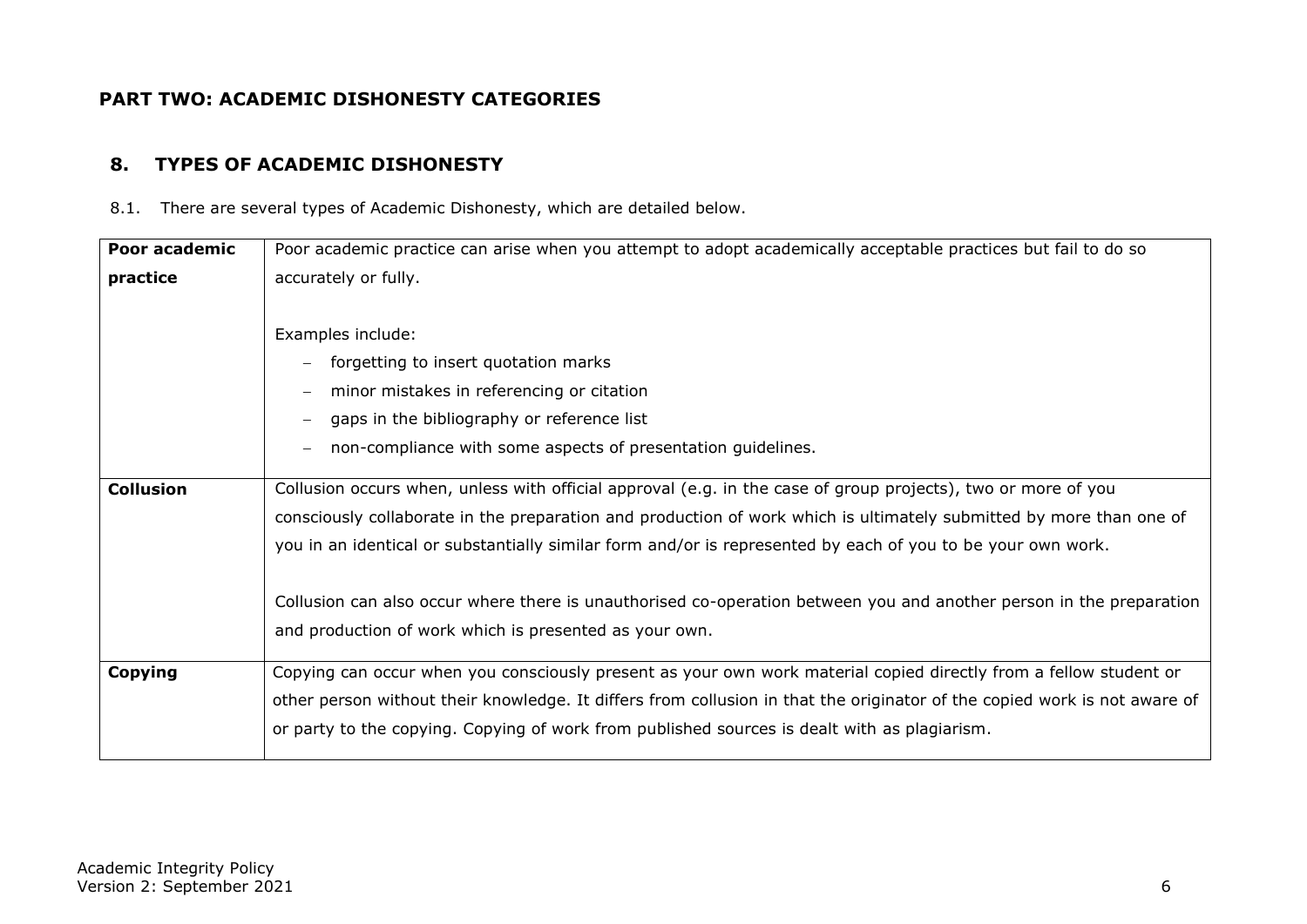| <b>False authorship</b> | This means purchasing or commissioning work from another person/ service and presenting this as your own work.                                                                                                                                                                                                                                                                                                                                                                                                                                                                                                                                                                                                                                                                                                                                                                                                                                                                                                                       |
|-------------------------|--------------------------------------------------------------------------------------------------------------------------------------------------------------------------------------------------------------------------------------------------------------------------------------------------------------------------------------------------------------------------------------------------------------------------------------------------------------------------------------------------------------------------------------------------------------------------------------------------------------------------------------------------------------------------------------------------------------------------------------------------------------------------------------------------------------------------------------------------------------------------------------------------------------------------------------------------------------------------------------------------------------------------------------|
|                         | This includes the use of essay mills.                                                                                                                                                                                                                                                                                                                                                                                                                                                                                                                                                                                                                                                                                                                                                                                                                                                                                                                                                                                                |
| <b>Dishonest use of</b> | Embellishment or falsification of data: when a proportion of data is altered, enhanced or exaggerated in order to                                                                                                                                                                                                                                                                                                                                                                                                                                                                                                                                                                                                                                                                                                                                                                                                                                                                                                                    |
| data                    | emphasise data which has been obtained by legitimate means.                                                                                                                                                                                                                                                                                                                                                                                                                                                                                                                                                                                                                                                                                                                                                                                                                                                                                                                                                                          |
|                         | Fabrication of data: an extensive amount or significant piece of data is created in order to conceal a lack of                                                                                                                                                                                                                                                                                                                                                                                                                                                                                                                                                                                                                                                                                                                                                                                                                                                                                                                       |
|                         | legitimate data; or a set of data is wholly fabricated in the absence of legitimate data.                                                                                                                                                                                                                                                                                                                                                                                                                                                                                                                                                                                                                                                                                                                                                                                                                                                                                                                                            |
| Plagiarism              | Plagiarism is passing off someone else's work, written or otherwise, as your own work. This includes published work in<br>the public domain, or the work of other students from any institution.                                                                                                                                                                                                                                                                                                                                                                                                                                                                                                                                                                                                                                                                                                                                                                                                                                     |
|                         | Examples of plagiarism include:<br>the verbatim (word for word) copying of someone else's work without appropriate and correctly presented<br>acknowledgement and citation of the source<br>the close paraphrasing of someone else's work by simply changing a few words or altering the order of<br>presentation, without appropriate and correctly presented acknowledgement and citation of the source<br>failure to reference appropriately or to adequately identify the source of material used<br>$\overline{\phantom{m}}$<br>unacknowledged quotation of phrases from another's work<br>$\overline{\phantom{m}}$<br>the deliberate and detailed presentation of someone else's concept as your own.<br>Please note that some information can be considered as 'common knowledge'; i.e. a principle taken for granted by<br>people knowledgeable about the topic., for example, Newton's Laws of Motion or certain material properties, etc. you<br>do not need to reference information that is considered common knowledge. |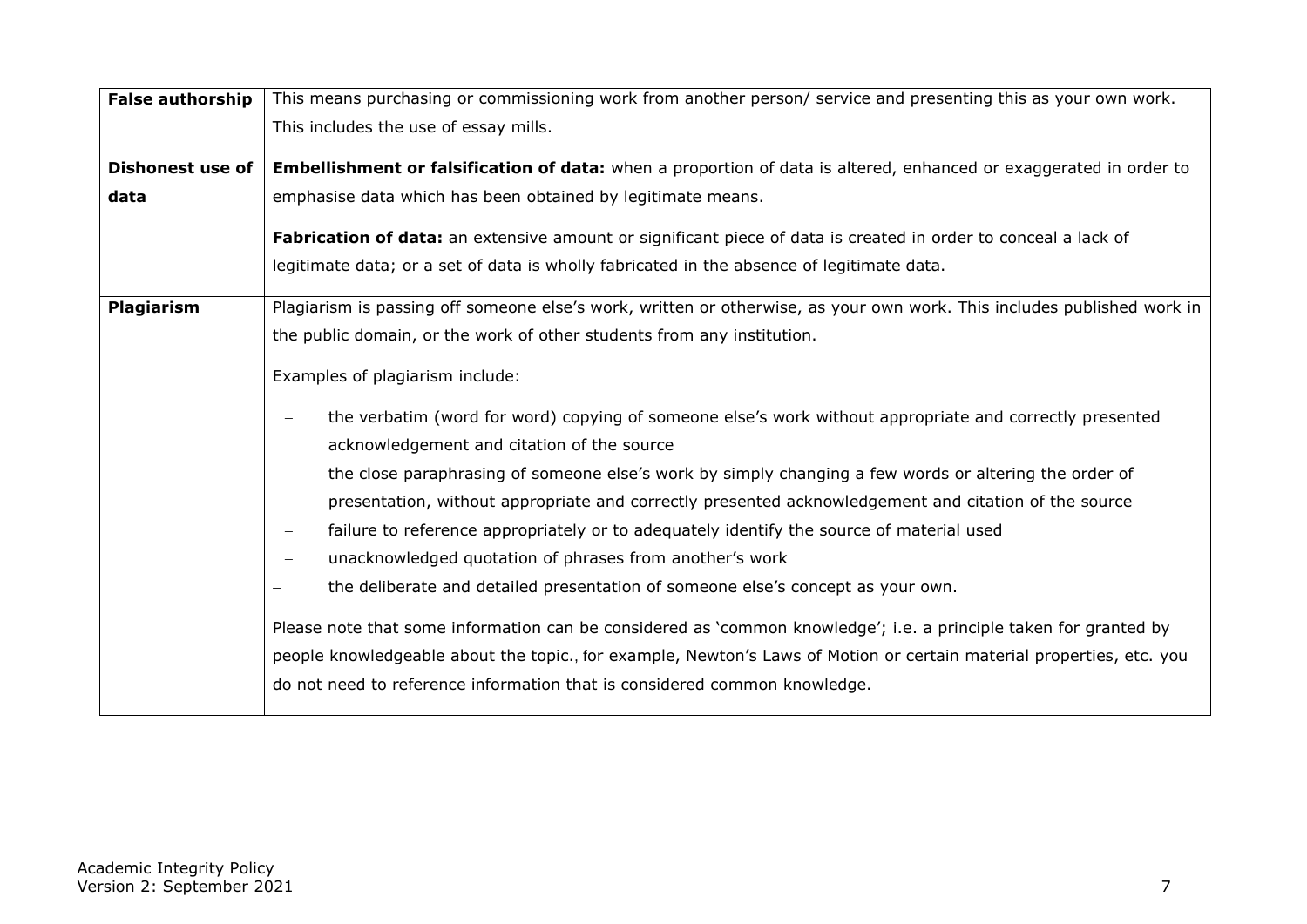### <span id="page-7-0"></span>**PART THREE: PROCESS FOR ACADEMIC INTEGRITY INVESTIGATIONS**

## <span id="page-7-1"></span>**9. PURPOSE OF ACADEMIC INTEGRITY INVESTIGATIONS**

- 9.1. We understand that some instances of Academic Dishonesty are a failure, due to lack of academic ability or understanding, to observe the expected standards associated with Academic Integrity when undertaking academic work, but some are inherently dishonest acts where there is an intention to gain an advantage over others by wilfully seeking to deceive markers.
- 9.2. As part of our ethos of fairness and equality to all students, we are committed to ensuring that cases of suspected Academic Dishonesty are investigated and dealt with promptly and thoroughly.
- 9.3. We investigate all instances of potential Academic Dishonesty to uphold our standards and to ensure that you can learn from any potential error and not repeat it.

## <span id="page-7-2"></span>**10. STAGES OF ACADEMIC INTEGRITY INVESTIGATIONS**

- 10.1. If you are accused of Academic Dishonesty, there are several things that might need to happen. These will depend on your level of study, and the nature and severity of the accusation.
- 10.2. Every process will start with a preliminary investigation. Below you will find information about the different stages of investigation, the potential sanctions should the Academic Dishonesty accusation be upheld, and how to appeal a decision if you disagree, through the Academic Appeals process.
- 10.3. Where Academic Dishonesty is suspected during an examination, the Invigilator in charge will take such immediate action as they consider necessary and will then follow the documented procedures set out in this Policy.

### <span id="page-7-3"></span>**11. PRELIMINARY INVESTIGATION**

11.1. If Academic Dishonesty is suspected in your work by the marker, they will initiate a Preliminary Investigation. They will complete the necessary information on the Academic Integrity Form, identifying supporting evidence as required.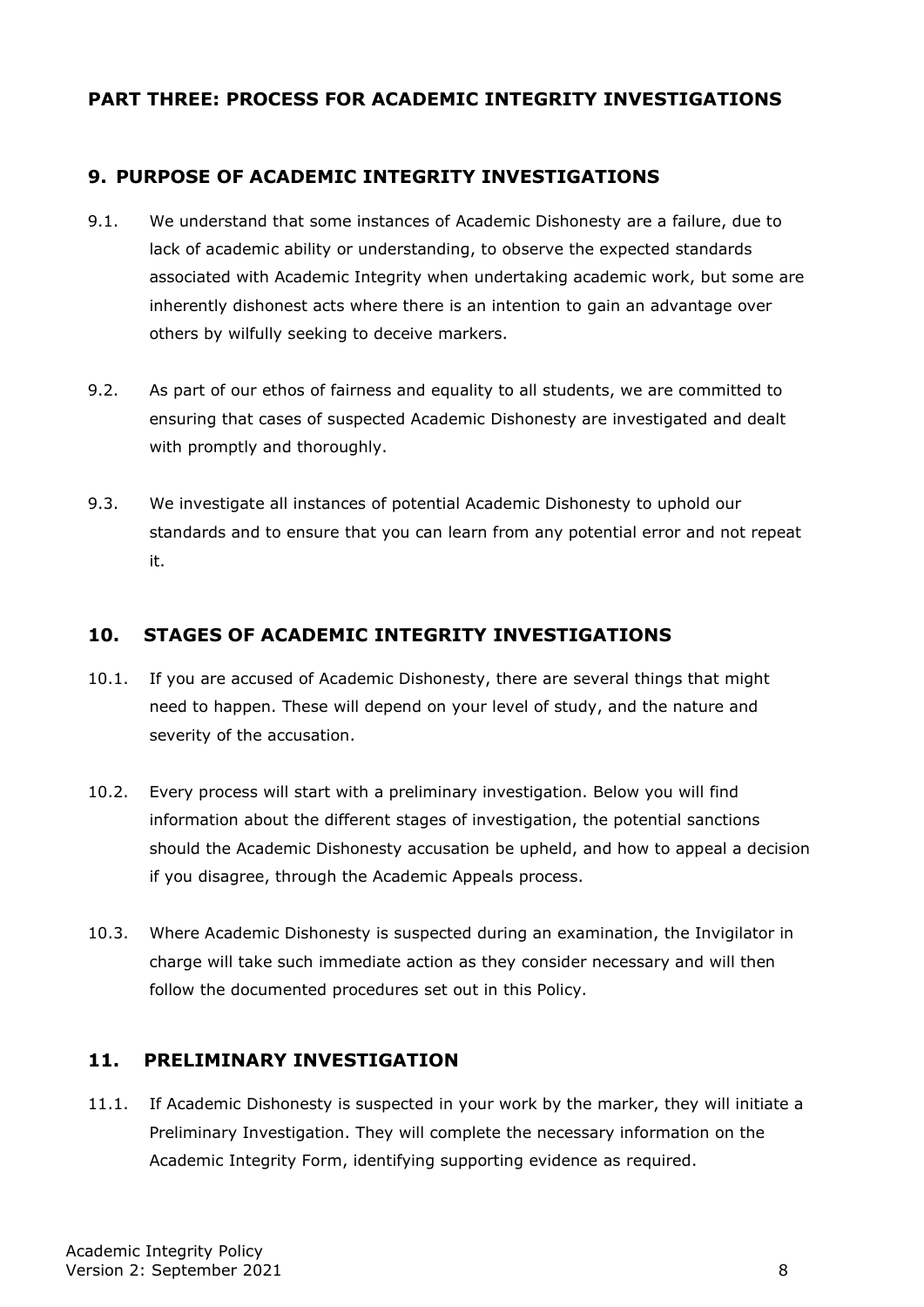- 11.2. The marker will share the Academic Integrity Form and evidence with an academic colleague (usually the moderator for the assessment).
- 11.3. If the moderator agrees there is a case, the marker will forward the case (Academic Integrity Form and evidence) to the Academic Integrity Secretary, ensuring that information is provided about reasons for their allegation, and that any necessary evidence, such as the originality report is provided. This will usually take place before the Assessment Board meeting where your module mark is being considered.
- 11.4. The Secretary will write to you to outline the issue and to invite you to either an Academic Development Meeting, an Academic Dishonesty Meeting or an Academic Integrity Panel. Further information on these meetings can be found below.

## <span id="page-8-0"></span>**12. ACADEMIC DEVELOPMENT MEETING**

- 12.1. If the marker believes that the issue is of Poor Academic Practice, rather than Academic Dishonesty, and this is the first such instance, you will be invited to an Academic Development Meeting with the marker of the work. This is an informal meeting, but you can approach the Student Hub or King's College London Students' Union (KCLSU) for advice and you can be accompanied to the meeting by a member of the TEDI-London community or KCLSU if you wish.
- 12.2. The marker will advise you how to avoid Poor Academic Practice or Academic Dishonesty in the future. You will receive a record of the advice given to you; this will also be retained on your file.

### <span id="page-8-1"></span>**13. ACADEMIC DISHONESTY MEETING**

- 13.1. If the allegation is more serious, or it is not your first alleged Academic Dishonesty issue, you will be invited to an Academic Dishonesty Meeting. You will receive at least 5 working days' notice of a Meeting. If you are unable to attend, then we will attempt to reorganise this for a convenient time once. If you do not attend the meeting and have not given a reason why, then a determination will be made in your absence.
- 13.2. You may be accompanied to the Meeting by one member of TEDI-London's community or KCLSU.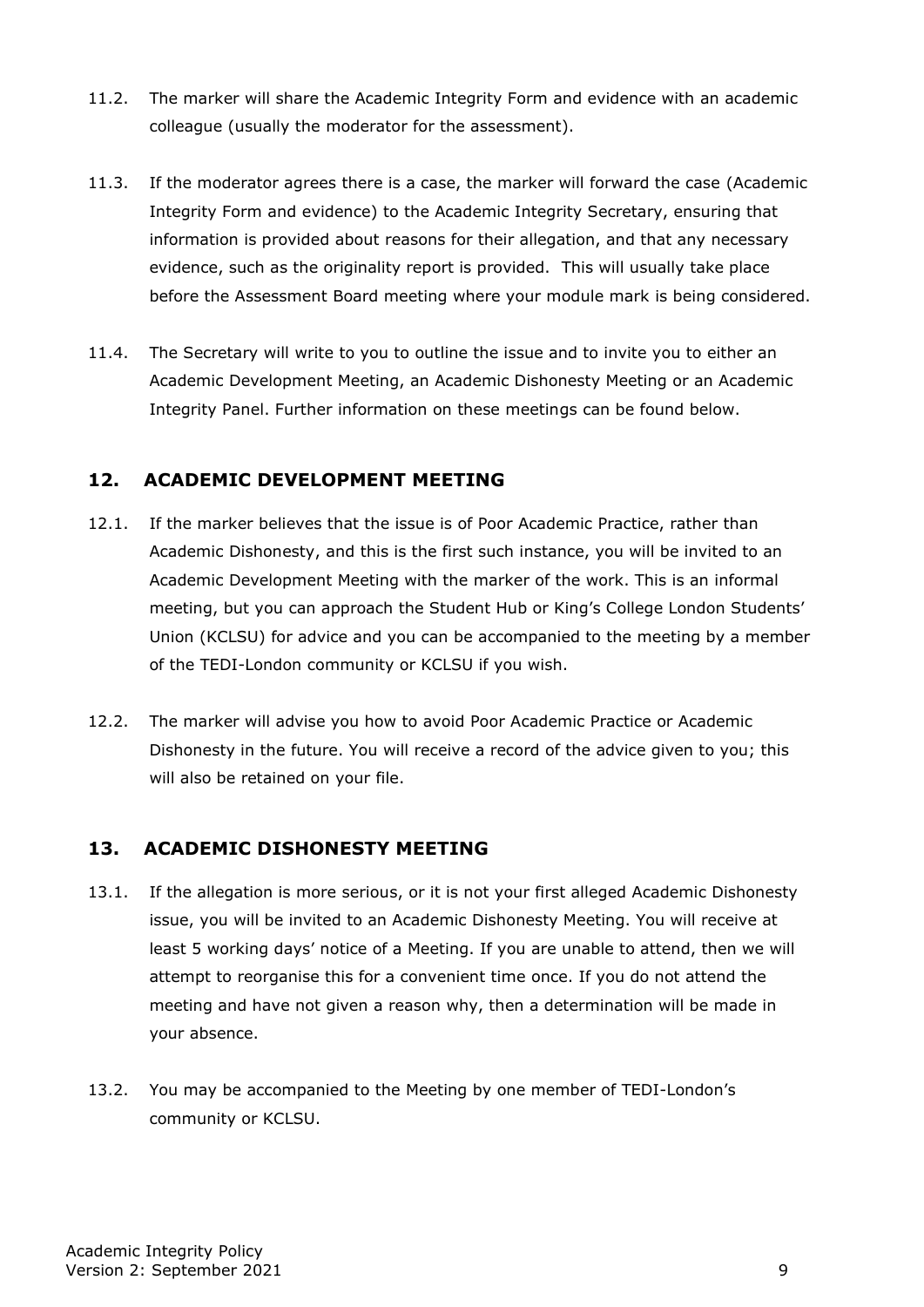- 13.3. The Academic Dishonesty Meeting will be conducted by the marker of the assessment, with the Secretary, who will provide regulatory advice and take notes at the meeting.
- 13.4. The Academic Dishonesty Meeting will determine whether there has been Poor Academic Practice or Academic Dishonesty by:
	- a. establishing the facts of the allegation of Academic Dishonesty and the evidence to support it
	- b. determining whether there is a case to answer
	- c. determining whether there has been Poor Academic Practice or Academic Dishonesty
	- d. resolving the matter, determining whether a sanction should be given, or refer the case to an Academic Dishonesty Panel where appropriate.

## <span id="page-9-0"></span>**14. POSSIBLE OUTCOMES OF AN ACADEMIC DISHONESTY MEETING**

- 14.1. In the case of Poor Academic Practice, the marker may deduct marks, considering as appropriate matters such as the quality/accuracy of the referencing and citations, the quality of data presented, etc. They will also give you feedback on how to avoid Poor Academic Practice in future assessments.
- 14.2. If the matter is your first instance of Poor Academic Practice:
	- a. the work will be marked
	- b. you will be provided with support to promote your understanding and development of good academic practice; and
	- c. you will receive a written warning that any further breaches would be referred to an Academic Dishonesty Panel and/or a more serious sanction applied.
- 14.3. For subsequent instances of Poor Academic Practice, i.e. where you have committed more than one instance of the same offence and have received a warning or guidance following the initial occurrence, the marker can apply an appropriate [sanction,](#page-12-2) using the guidelines outlined in the [Academic Dishonesty Sanctions](#page-12-0)  [section,](#page-12-0) or may decide to refer the matter to an [Academic Dishonesty Panel.](#page-10-0)
- 14.4. Where Academic Dishonesty is suspected:
	- a. If you dispute the allegation, the case will be escalated to an Academic [Dishonesty Panel](#page-10-0)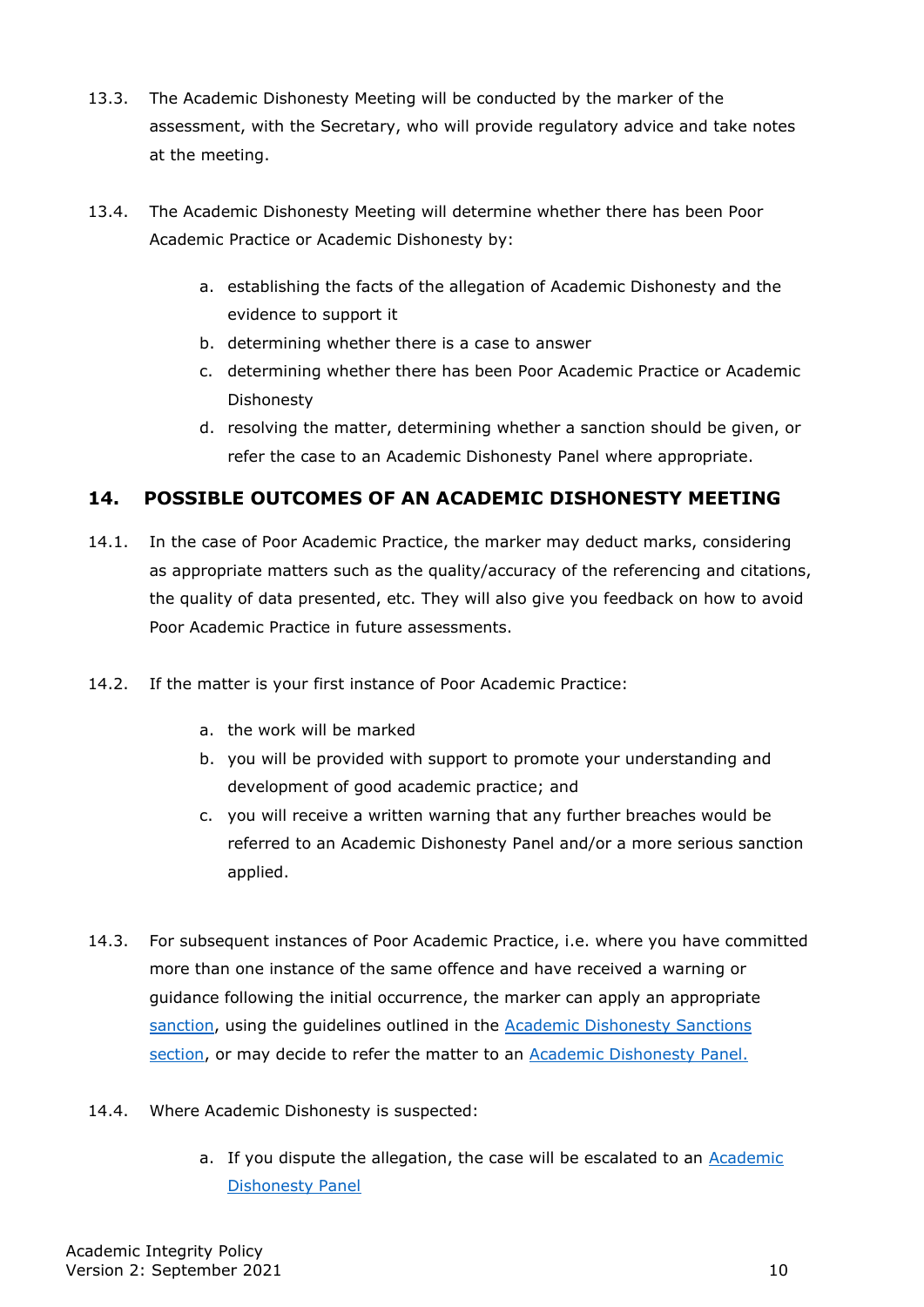- b. If you agree that you have committed Academic Dishonesty, a [sanction](#page-12-0) will be issued.
- 14.5. The outcomes of Academic Dishonesty Meeting, including those relating to Poor Academic Practice, will be documented, and noted on your record for the duration of your time at TEDI-London.

### <span id="page-10-0"></span>**15. ACADEMIC DISHONESTY PANEL**

- 15.1. An Academic Dishonesty Panel will be organised in cases where a case of Academic Dishonesty has not been resolved during the [Academic Dishonesty Meeting.](#page-8-1) Cases can also be referred directly to a Panel from the Preliminary Investigation if they are deemed to be serious enough, as explained above.
- 15.2. You will be given 5 working days' notice of the date of the Panel. If this is not a convenient time for you, we will attempt to rearrange the meeting once. If you do not attend the meeting without an adequate reason, the hearing will continue in your absence.
- 15.3. The Panel will consist of three academic members of staff who have not previously been involved in the case and the Secretary will be in attendance to provide regulatory advice and take notes.
- 15.4. The Panel will be provided with the information considered at the Academic Dishonesty Meeting and given access to records of any previous cases of Academic Dishonesty (including Poor Academic Practice), if you have any.
- 15.5. You can be accompanied by one other person from the TEDI-London community or KCLSU. If you choose to be accompanied, you should provide information about the accompanying person in advance of the Panel. The meeting is an opportunity for *you* to discuss the suspected Dishonesty and, if accompanied, you are normally expected to speak on your own behalf unless the Panel agrees that your companion may represent you.
- 15.6. You may present your case to the Panel in writing if you wish; this must be sent to the Secretary at least 2 working days in advance of the meeting, and you may also respond to any evidence used by the Panel.
- 15.7. The Panel will investigate your case by asking you questions about the allegation. They will decide whether they believe Academic Dishonesty has taken place in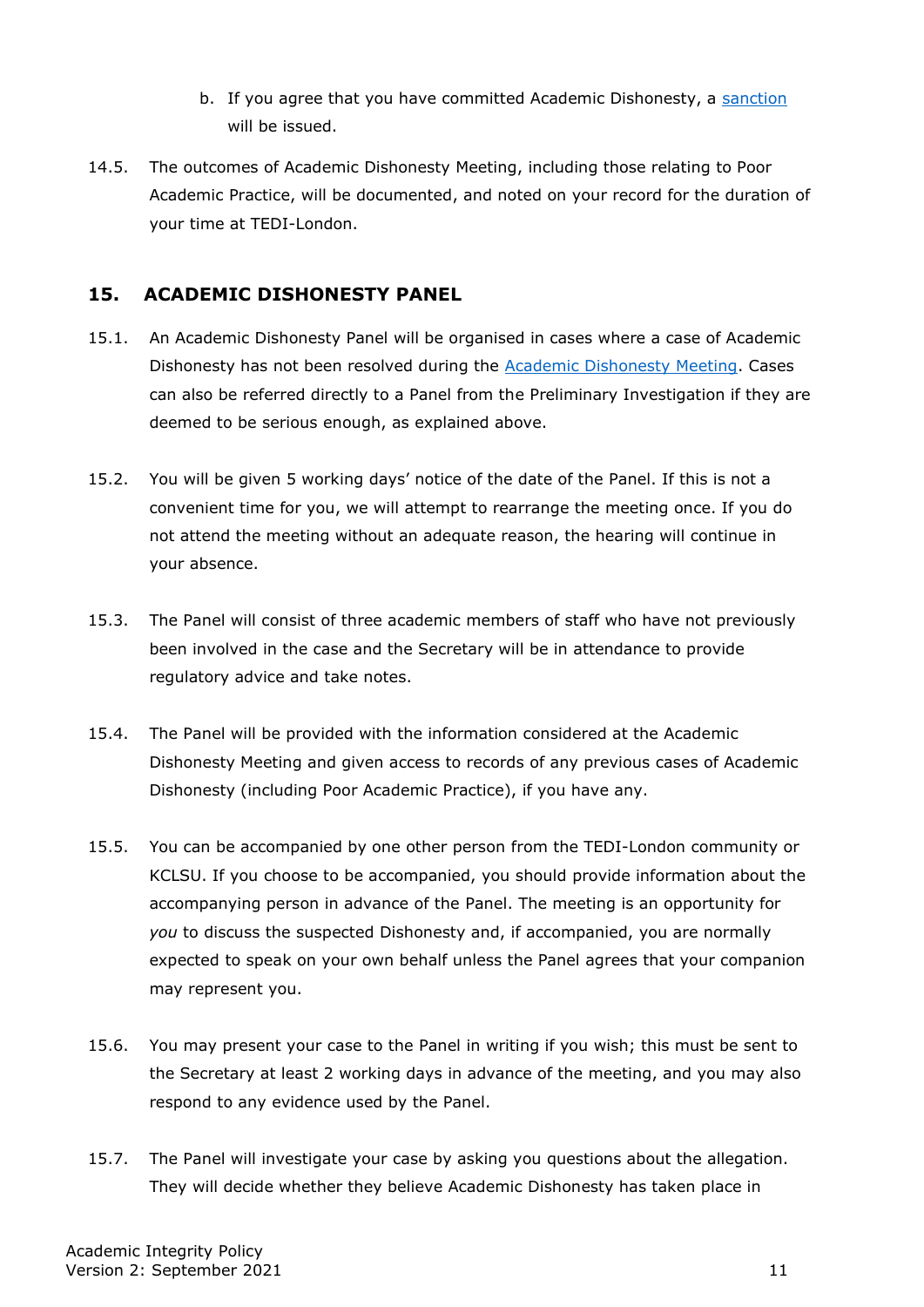relation to the evidence they have seen and heard on the balance of probabilities, i.e. the Panel will be satisfied that an event occurred if they consider that, on the evidence available, the occurrence of the event was more likely than not.

- 15.8. If the Panel finds that Academic Dishonesty has not taken place, no further action is taken, and your record is updated to remove reference to the allegation. The notes of the Panel are retained. The marking process is resumed in the normal way.
	- 15.9. If the Panel believe you have committed Poor Academic Practice, this will be considered during the marking process, and marks may be deducted if the quality of the work is impaired by the poor academic practice.
- 15.10. If Academic Dishonesty has taken place the Panel will decide on an appropriate [Sanction.](#page-12-0)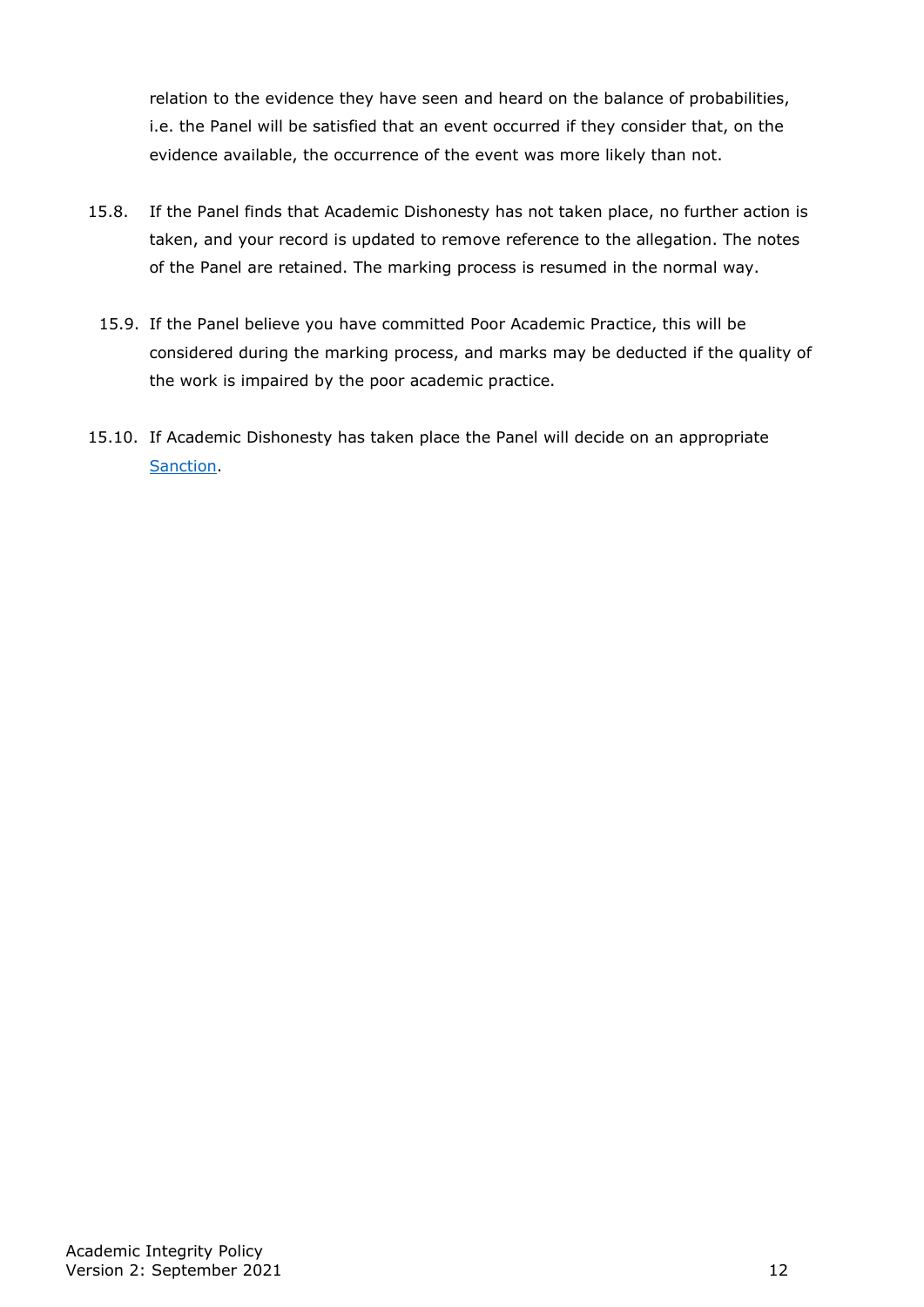## <span id="page-12-0"></span>**PART FOUR: SANCTIONS**

## <span id="page-12-1"></span>**16. INTRODUCTION TO ACADEMIC DISHONESTY SANCTIONS**

- 16.1. There are a range of sanctions available for Academic Dishonesty. The selection of the sanction is a matter of academic judgement and will depend on the level of Academic Dishonesty and will consider the following facts:
	- a. the instance of the Dishonesty (first or subsequent) and the nature of any previous offence(s)
	- b. the extent of the Dishonesty
	- c. whether the Dishonesty was deliberately fraudulent.
- 16.2. The following circumstances may also influence the choice of sanction:
	- a. your year of study
	- b. the nature of the Module (number of credits, structure, status for professional body accreditation)
	- c. whether there is any mitigation as determined by the Mitigating Circumstances process
	- d. whether the Dishonesty was deliberately fraudulent

### <span id="page-12-2"></span>**17. AVAILABLE SANCTIONS**

| <b>Reprimand</b>                 | A formal warning which will be kept on your record. Your work   |  |
|----------------------------------|-----------------------------------------------------------------|--|
|                                  | will be marked but the mark might be reduced to reflect your    |  |
|                                  | failure to address the assessment criteria.                     |  |
|                                  |                                                                 |  |
| <b>Capping of the assessment</b> | Failure (0%) in the assessment component, with an               |  |
| component                        | opportunity to resit, where you still have an opportunity to do |  |
|                                  | so, i.e. where you have not exhausted your resit opportunities. |  |
|                                  | The mark for the assessment is capped at the minimum pass       |  |
|                                  | mark.                                                           |  |
|                                  |                                                                 |  |
| <b>Capping of the module</b>     | Failure (0%) in the assessment component, with an               |  |
| mark                             | opportunity to resit, where you still have an opportunity to do |  |
|                                  | so. The mark for the module is capped at the minimum pass       |  |
|                                  | mark.                                                           |  |
|                                  |                                                                 |  |
| <b>Capping of the assessment</b> | Failure (0%) in the assessment component, with an               |  |
| component and other              | opportunity to resit, where you still have an opportunity to do |  |
|                                  | so. The mark for the resit will be capped at the minimum pass   |  |
|                                  |                                                                 |  |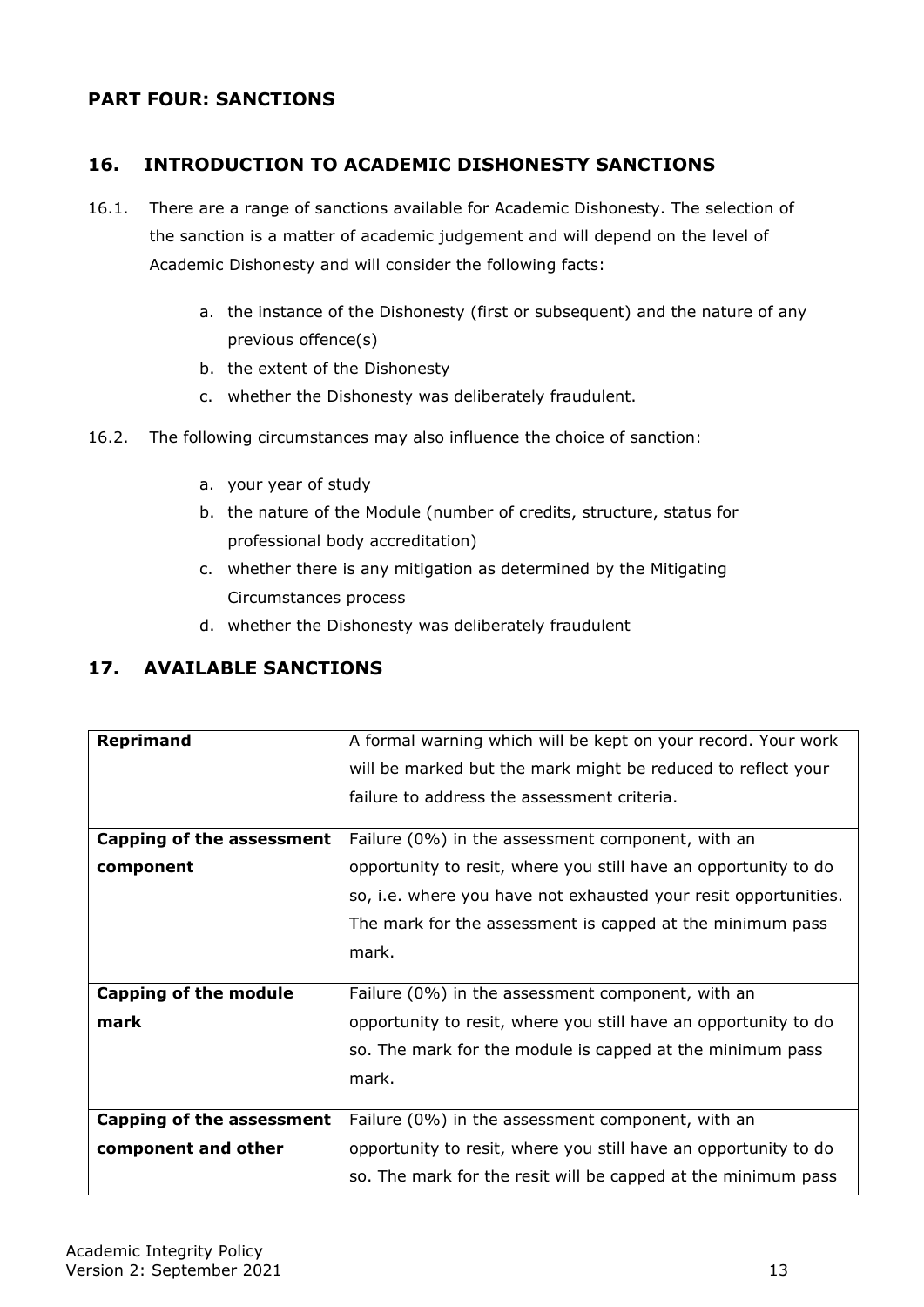| mark. Additionally, capped marks will be imposed on other       |  |
|-----------------------------------------------------------------|--|
| assessments undertaken in the same assessment period.           |  |
| Failure (0%) in the assessment component, with an               |  |
| opportunity to resit, where you still have an opportunity to do |  |
| so. If passed, credit for the module will be awarded in         |  |
| recognition of the learning outcomes being met, but a mark of   |  |
| 0 will be recorded.                                             |  |
|                                                                 |  |
| The case will be referred to the TEDI-London Student            |  |
| Disciplinary Process. Please note that withdrawal from the      |  |
| programme is a possible outcome of the Disciplinary Process.    |  |
|                                                                 |  |

# <span id="page-13-0"></span>**18. APPLICATION OF SANCTIONS WHERE MORE THAN ONE STUDENT IS INVOLVED**

- 18.1. If the case relates to collusion, then all students involved, including a student allowing their work to be copied, will receive the mark penalty for the assessment task.
- 18.2. If the case relates to copying another student in any form without his/her knowledge, then any resulting warning and penalty will apply only to the individuals that copied the work.
- 18.3. In addition to the sanctions above, the Panel may recommend that you undertake training in good academic practice.